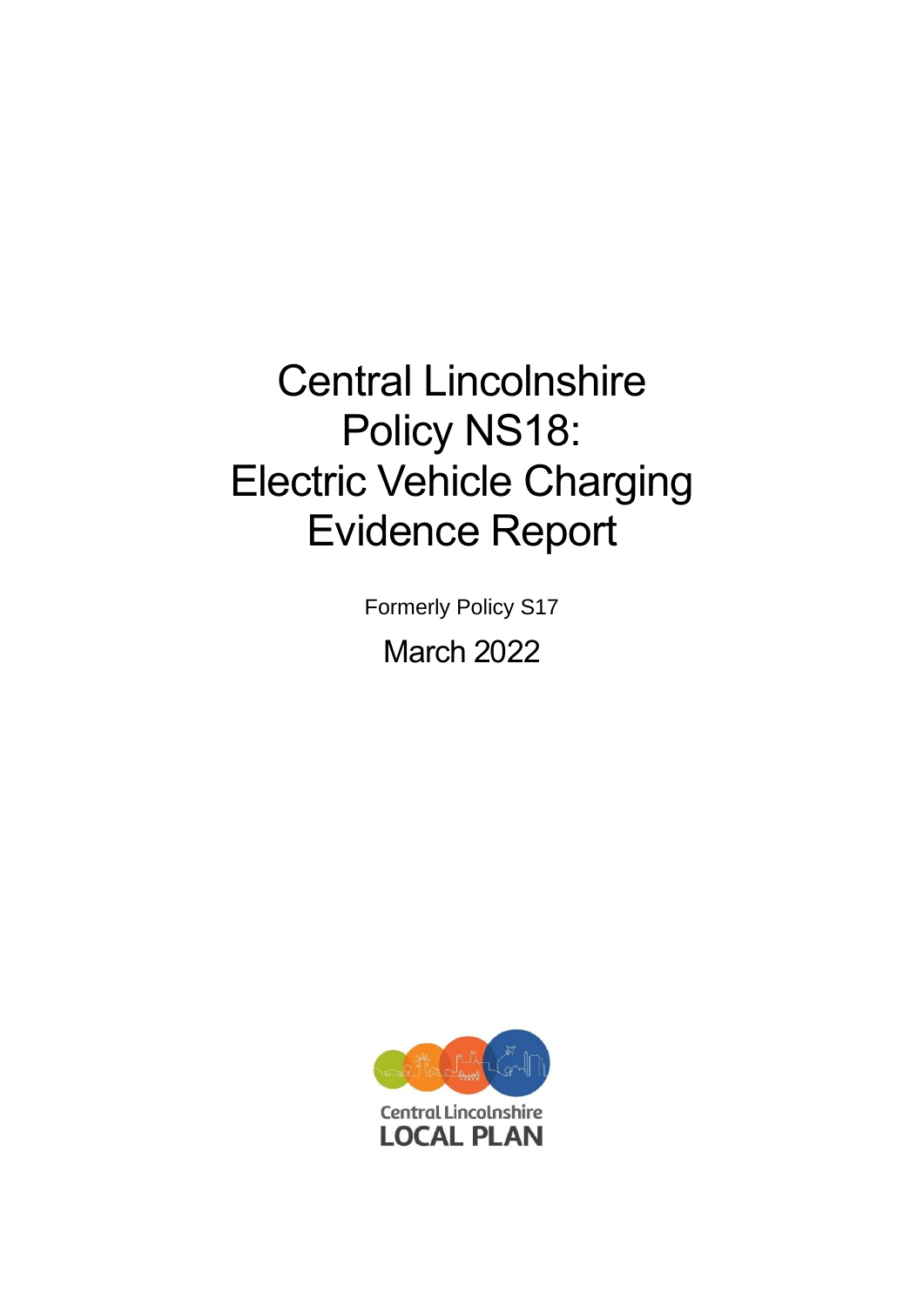# **Contents**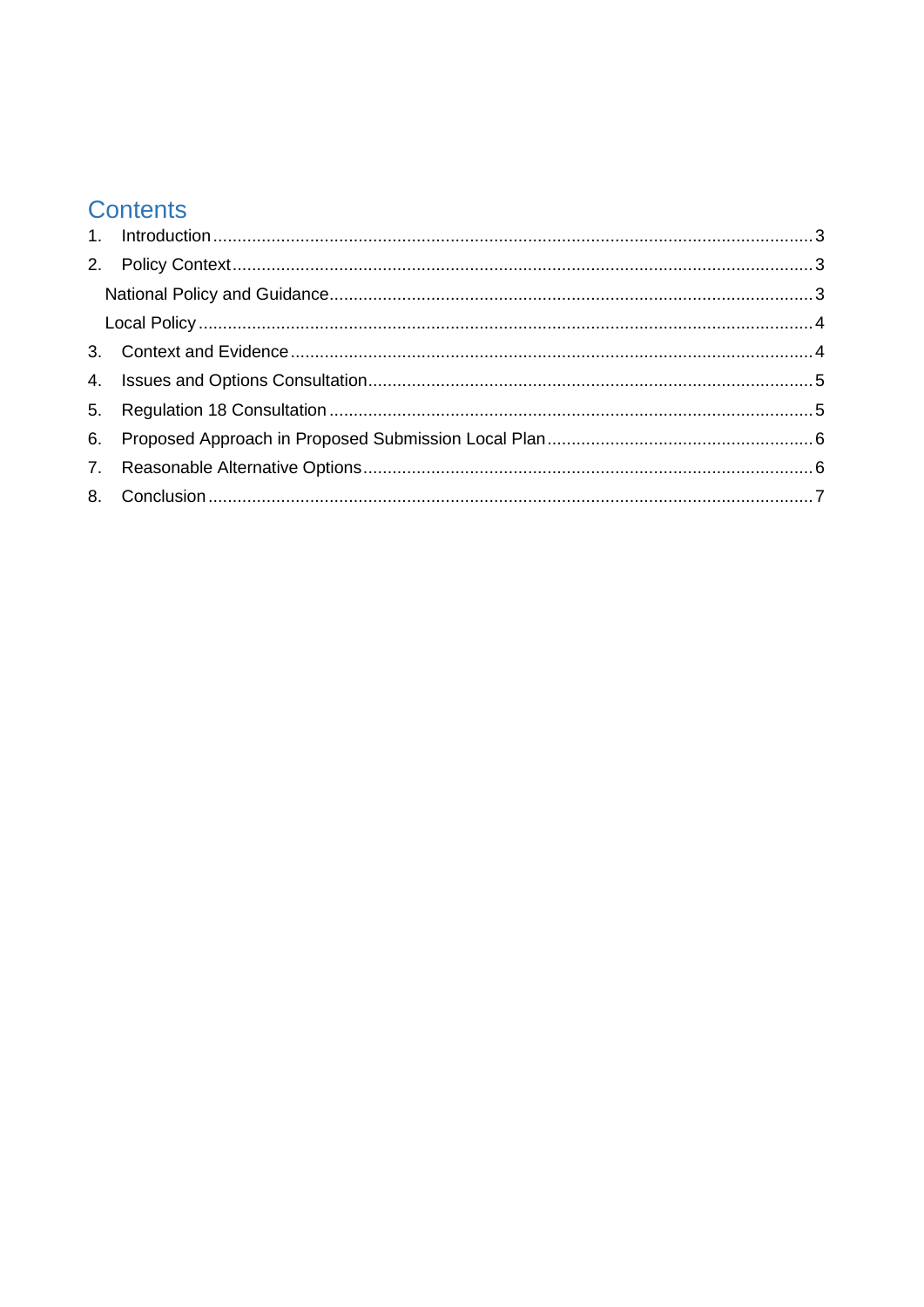## <span id="page-2-0"></span>1. Introduction

- 1.1. The Central Lincolnshire Local Plan is being updated since the first Local Plan for Central Lincolnshire, an area covering the districts of City of Lincoln, North Kesteven and West Lindsey, was adopted in April 2017.
- 1.2. This Evidence Report (which is one of a collection) provides background information and justification for Policy NS18, which relates to electric vehicle charging.

## <span id="page-2-1"></span>2. Policy Context

#### National Policy and Guidance

- <span id="page-2-2"></span>2.1. Since the Central Lincolnshire Plan was adopted, the National Planning Policy Framework (NPPF) was updated in July 2018 with subsequent additional changes being published in February 2019 and again in July 2021.
- 2.2. In relation to electric vehicle charging, the NPPF stipulates:
	- Applications for development should be designed to enable charging of plug-in and other ultra-low emission vehicles in safe, accessible and convenient locations (para 112).
	- If setting local parking standards, policies should take into account the need to ensure an adequate provision of spaces for charging plug-in and other ultra-low emission vehicles (para 107).
	- Fundamentally, that "the planning system should support the transition to a low carbon future... it should help to: shape places in ways that contribute to radical reductions in greenhouse gas emissions.." (para 152).
- 2.3. The Planning Practice Guidance (PPG) was first introduced in 2014 and offers 'live' government guidance. The PPG provides guidance to help in the implementation of policy in the NPPF.
- 2.4. PPG currently contains the following guidance in relation to electric vehicle charging:
	- *Considerations that may be relevant to determining a planning application include whether the development would: Lead to changes (including any potential reductions) in vehicle-related emissions in the immediate vicinity of the proposed development or further afield. This could be through the provision of electric vehicle charging infrastructure…* (Reference ID: 32-006-20191101)
	- The NPPG gives examples of mitigation options for impact on air quality, one example is *'including infrastructure to promote modes of transport with a low impact on air quality (such as electric vehicle charging points)'* (Reference ID: 32-008-20191101)
- 2.5. Also at national level, the Government is planning on banning the sale of new diesel and petrol cars from 2030<sup>1</sup> -10 years ahead of its original target of 2040. It is therefore imperative that local policy be proactive in responding to this national agenda.
- 2.6. Since the Draft Local Plan was published for consultation, there have been updates to Building Regulations in relation to electric vehicle charging. In December 2021 a new Part

<sup>1</sup> [https://www.gov.uk/government/news/government-takes-historic-step-towards-net-zero-with-end-of-sale-of](https://www.gov.uk/government/news/government-takes-historic-step-towards-net-zero-with-end-of-sale-of-new-petrol-and-diesel-cars-by-2030)[new-petrol-and-diesel-cars-by-2030](https://www.gov.uk/government/news/government-takes-historic-step-towards-net-zero-with-end-of-sale-of-new-petrol-and-diesel-cars-by-2030)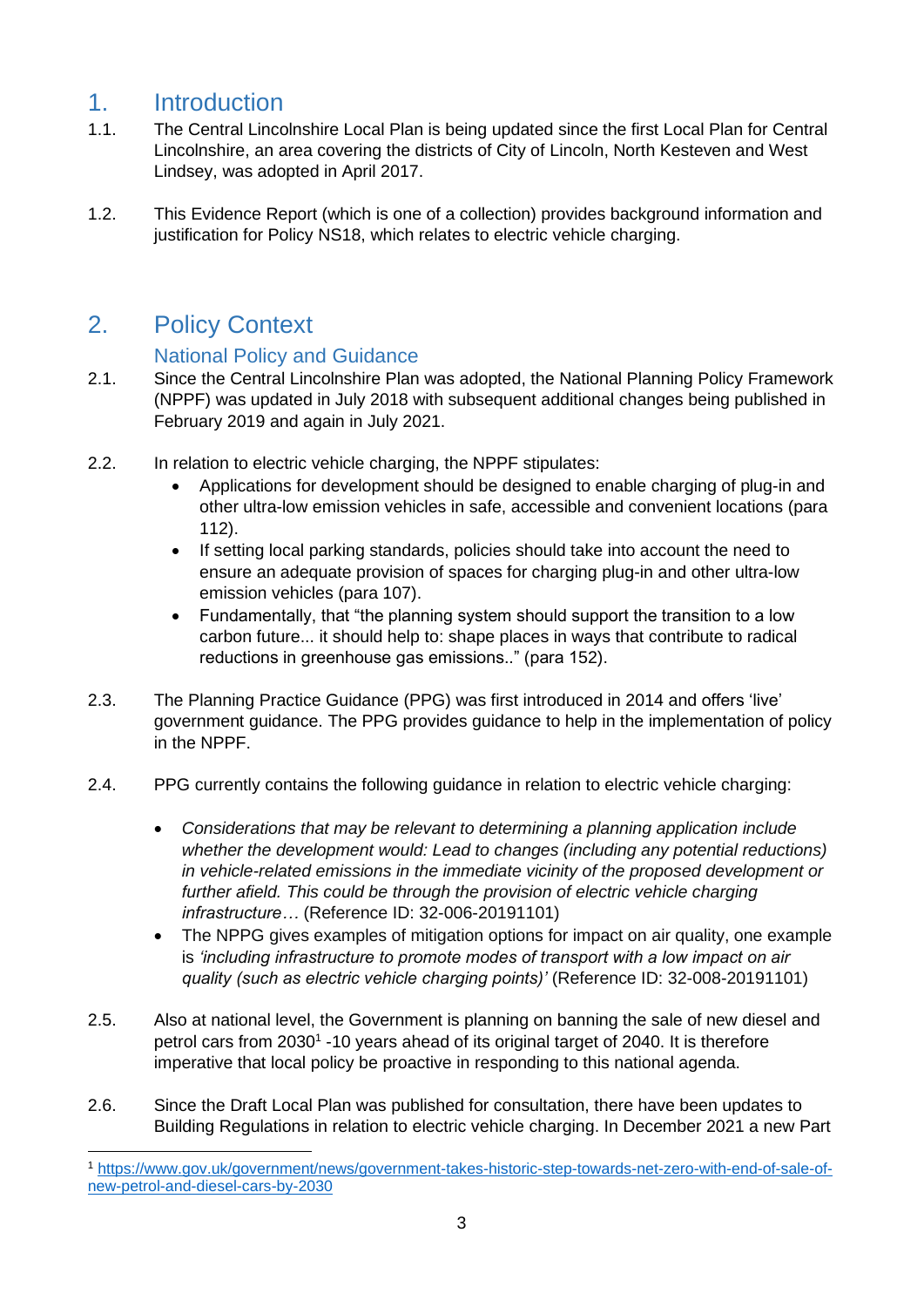S was added which addresses Infrastructure for charging electric vehicles. These regulations will come into effect in June 2022 and will require the provision of charging points in both residential and non-residential developments, with specific levels of requirements set out for different uses.

#### Local Policy

<span id="page-3-0"></span>2.7. The current Local Plan (2017) does not set specific requirements for the provision of electric vehicle charging infrastructure. Rather, policy LP13, Accessibility and Transport, requires 'all developments' (where appropriate) to demonstrate that they have had regard to ensuring 'allowance is made for low and ultra-low emission vehicle refuelling infrastructure' (criteria 'd' of LP13).

## <span id="page-3-1"></span>3. Context and Evidence

- 3.1. Th Central Lincolnshire Authorities were previously of the opinion that a specific policy on electric vehicle charging is needed, in light of the expected ban on the sale of petrol and diesel cars in less than a decade's time and given there is no specific national planning policy supporting this move: a local policy requirement was deemed necessary to ensure that there is adequate and sufficient infrastructure.
- 3.2. However, the newly introduced mandatory (from June 2022) Building Regulations requirements changes this: as a result, a new policy option was introduced and considered following the Draft Local Plan consultation: it is the new policy option that is taken forward in the Proposed Submission Local Plan as the preferred policy approach.

#### Climate Change Evidence 2021

- 3.3. Consultants were appointed in July 2020 to investigate the scale of Central Lincolnshire's contribution to greenhouse gas emissions and climate change, and the opportunities that exist to tackle these problems locally, including through the Local Plan.
- 3.4. This work set out the overarching context for Central Lincolnshire identifying what would need to be done in order to achieve a carbon neutral Central Lincolnshire by 2050 (and 2041 to align to the science-based approach) to accord with the Paris Agreement. This research painted a very challenging picture to achieve these goals.
- 3.5. This work was broken down into a number of distinct tasks which combine together to provide a holistic picture for the area. Of particular relevance for Policy NS18 were Task C Carbon Reduction Targets Policy Recommendations and Task E Infrastructure Requirements.
- 3.6. Task C analysed the pace and scale of emissions reductions required: the analysis showed that emissions from the transport sector need to reduce by 20% annually and that transport is one of the sectors with the greatest potential for emissions reductions, with technology largely already available (albeit with advances to be made).
- 3.7. Task C identified that the private market indicates that electric vehicles will play a dominant role in low emissions transport and growth in sales supports this, but highlighted that one of the biggest barriers is access to charging points. Task C therefore recommended that the Local Plan should and must address this through requiring adequate provision on new developments.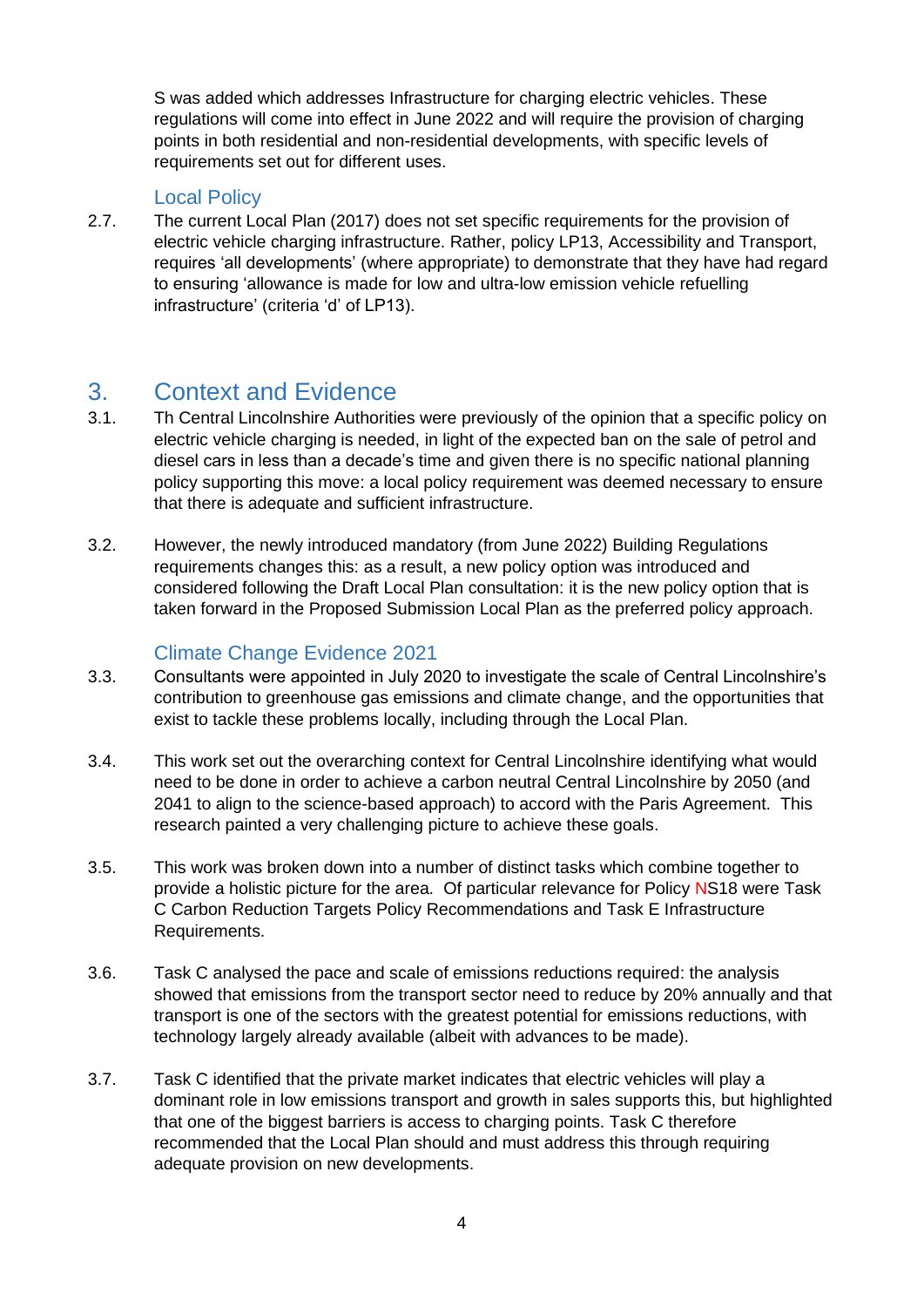- 3.8. Task E highlighted that the switch to electric vehicles (EVs) required to decarbonise transport requires significant infrastructure investment and support if it is to be as rapid and comprehensive as is needed and recommended:
	- In new developments, EV charging points will certainly be required to allow residents to charge EVs overnight, at home.
	- In older homes and particularly in urban areas where on street parking is the norm, new infrastructure will be needed to provide fair access to charging points for residents' cars and vans.
	- A Local Plan which responds to the particular character of each area is needed to ensure uniformity of access to cost effective charge points right across the District and thereby encourage people to change to EVs from fossil fuel vehicles.
- 3.9. Another key conclusion of Task E was that whilst the switch to EVs is essential, this alone may not achieve the rapid decarbonisation of transport needed to meet the Tyndall Centre Budgets and it is likely that a significant reduction on private vehicle journeys will also be required, so the Local Plan should support active travel – walking and cycling – as far as possible.

## <span id="page-4-0"></span>4. Issues and Options Consultation

- 4.1. Policy LP13 Accessibility and Transport of the 2017 Local Plan was initially proposed to be retained in the new Local Plan unchanged: objections were raised at the Issues and Options consultation, with one area of concern being that the policy should be strengthened in respect of electric vehicle charging facilities.
- 4.2. Further comments included suggestions that all developments with off-street parking should include electric charging points; and that retail and employment development with parking should have charging stations.

# <span id="page-4-1"></span>5. Regulation 18 Consultation

- 5.1. In light of the responses to the Issues and Options Consultation, following further review and consideration of National Policy, and given the 'end date' for the sale of petrol and diesel cars has been brought forward from 2040 to 2030, it was proposed in the Draft Local Plan that the new Central Lincolnshire Local Plan set specific requirements in relation to electric vehicle charging infrastructure.
- 5.2. The Draft Local Plan proposed a policy that would:
	- Set minimum requirements for all applications that include parking spaces.
	- Set differing requirements for proposals in use classes C3 and C4, and for all other proposals.
	- Require use class C3 and C4 proposals to have sufficient and accessible electrical supply to driveway/ garage/ parking space to enable easy installation of charging points.
	- Require that in the case of 'all other' proposals (i.e. Non C3 or C4) charging points are installed on a minimum percentage of spaces, and the remaining spaces have an electrical supply to enable installation of further charge points at a later date,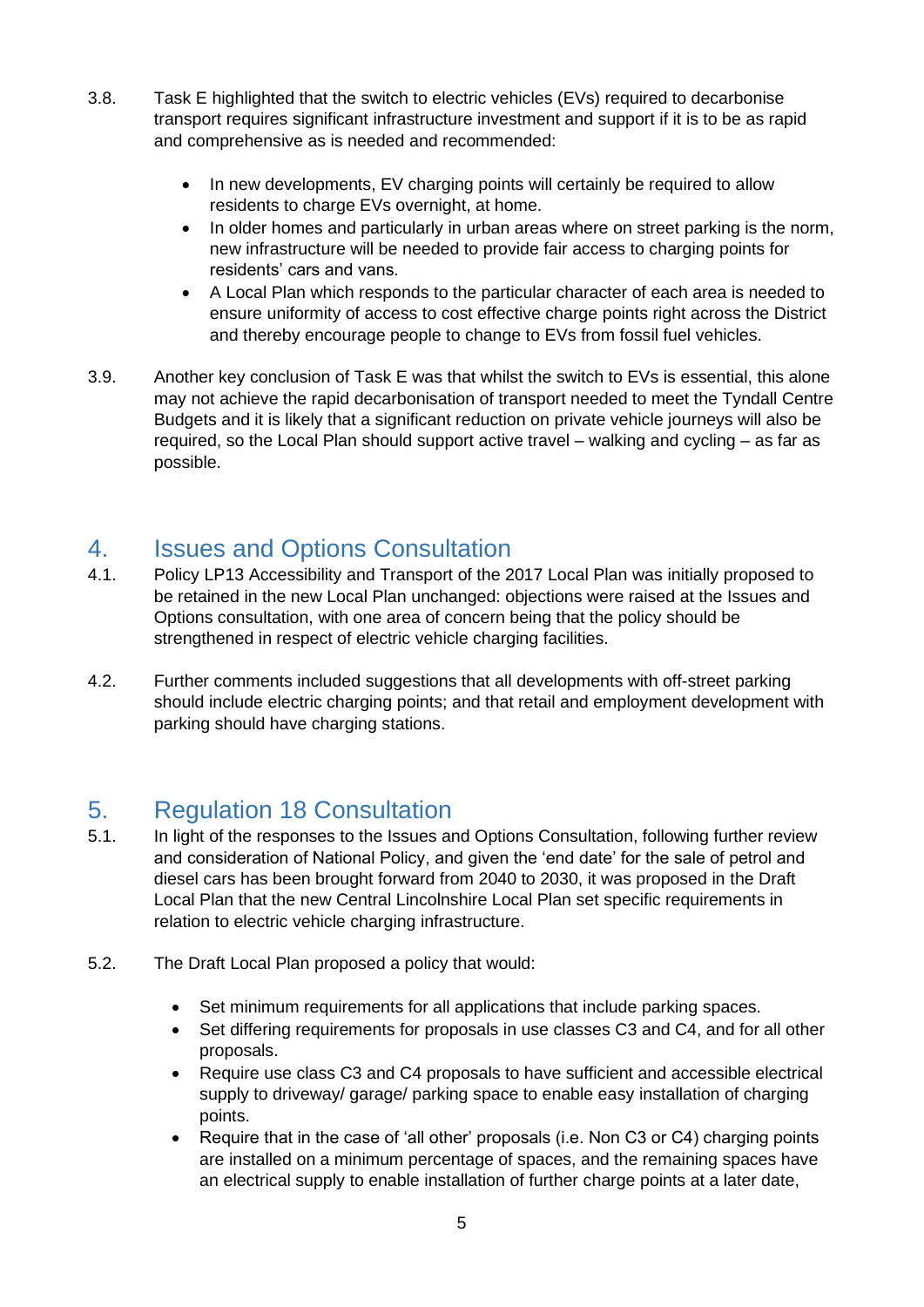thus future proofing developments making them adaptable to future technological changes.

- 5.3. A Consultation Draft of the Local Plan was published for consultation between 30 June and 24 August 2021. During this eight week consultation comments were received on the plan, the policies within the plan, and supporting information and evidence.
- 5.4. The response to the draft policy was mixed. While some respondents felt that the policy was too stringent, and need more flexibility, others felt that it should go further given the high levels of car ownership. There were concerns regarding viability, and the capacity of the electricity network.

# <span id="page-5-0"></span>6. Proposed Approach in Proposed Submission Local Plan

6.1. In light of the responses to the Draft Local Plan Consultation, and following the addition of Part S Building Regulations in December 2021, it is no longer proposed that the new Central Lincolnshire Local Plan will set specific requirements in relation to electric vehicle charging infrastructure. Doing so could result in conflict and duplication. Instead, it is proposed that the policy will refer to the newly introduced Part S Building Regulations, set out criteria regarding the location of the charging points, and requiring provision of infrastructure to enable further points to be installed at a later date.

# <span id="page-5-1"></span>7. Reasonable Alternative Options

- 7.1. As mentioned above, following the Regulation 18 consultation on the Draft Local Plan, an additional policy option was introduced- option 4. In addition to this fourth policy option, 3 other options were considered: these 3 options were the options previously considered.
- 7.2. Policy option 1 was the preferred approach presented in the Regulation 18 Draft Local Plan: a policy requiring a minimum of 10% of parking spaces to have electric vehicle charging points for all development proposals which include parking spaces (except those in use classes C3 and C4) and remaining spaces to be serviced by infrastructure to allow installation of further points at a later date. For development in use class categories C3 and C4, the requirement is for an electrical supply to the driveway and/or garage, and/or parking space.
- 7.3. Option 2 was to have a policy setting an optional requirement for developments to provide electric vehicle charging points. The third option was to have no local policy and instead rely on national policy and guidance as set out in the NPPF and NPPG.
- 7.4. Options 1 to 3 were previously assessed as part of the Sustainability Appraisal work on the Regulation 18 Draft Local Plan. Options 2 and 3 scored the same in the appraisal. Both were discounted because:
	- They are expected to have neutral or uncertain effects in relation to most of the sustainability objectives.
	- There was potential for negative impact in relation to the 'waste' and 'climate change effects and energy' objectives.